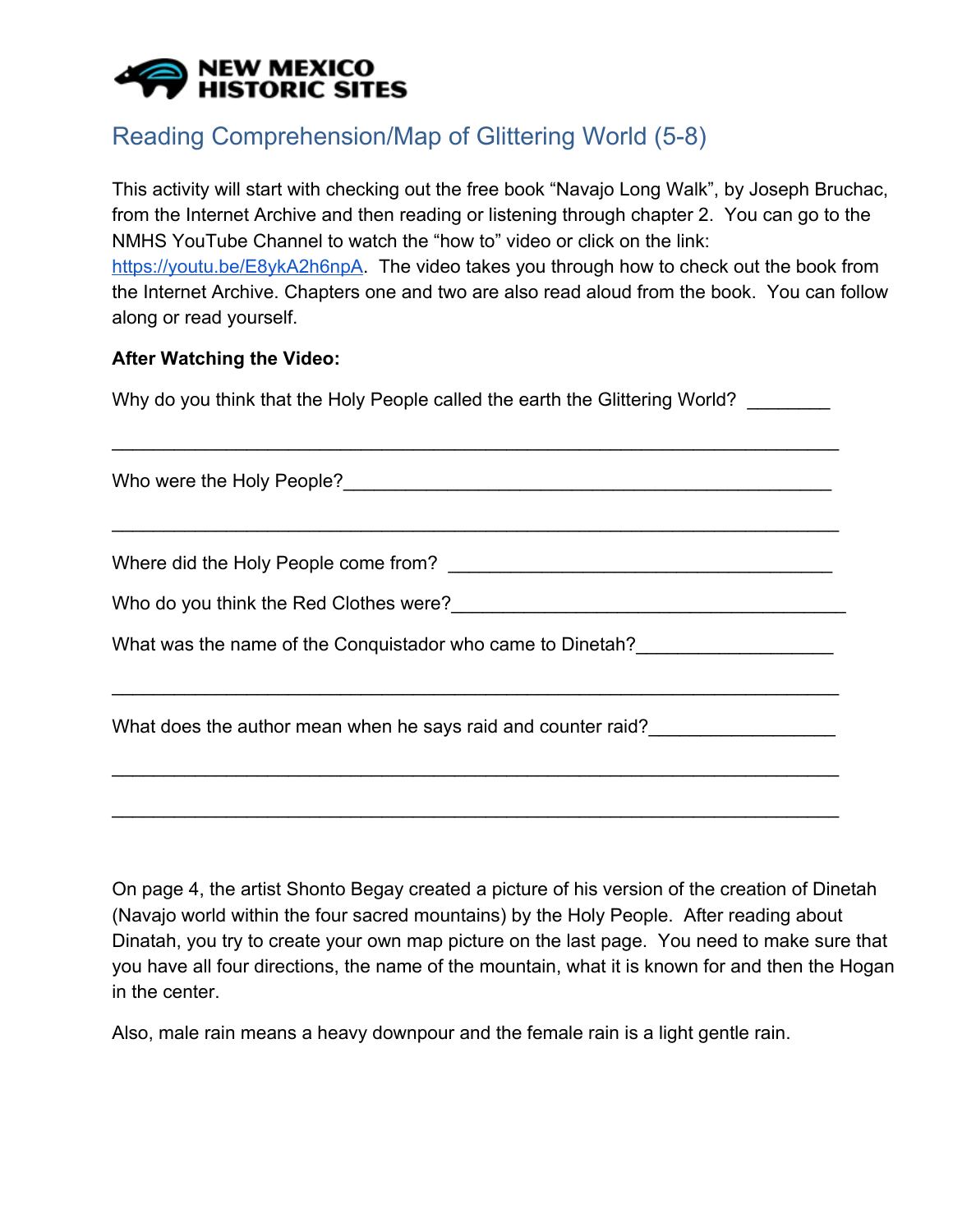

Hogans are many sided structures. They can be 6 to 8 sides and the front door always faces the east so that the first thing that a Navajo family sees is the sun.